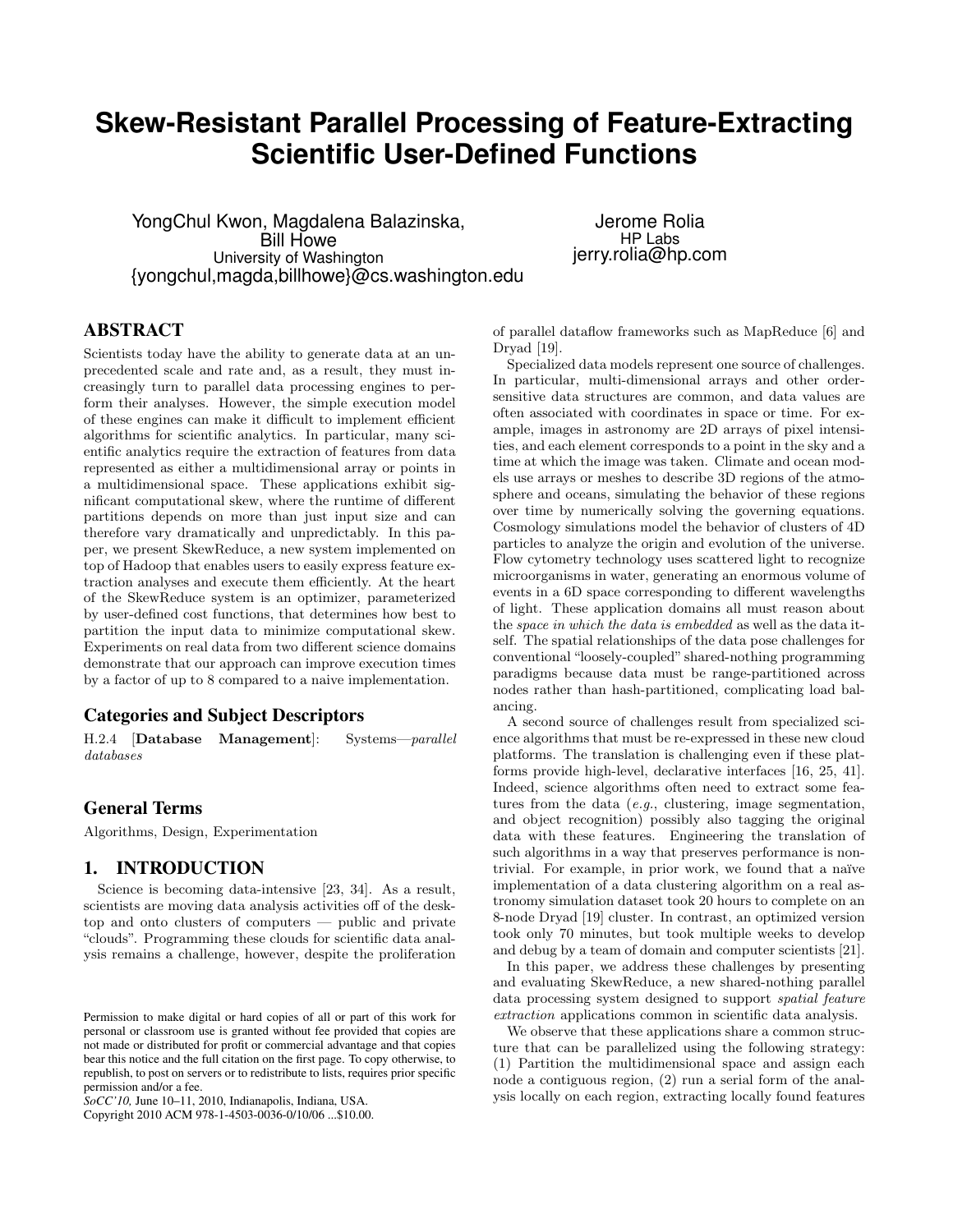and labeling the input data with these features if necessary, (3) efficiently merge the local results by considering only those features that cross region boundaries, re-labeling the input data as necessary. Although this formulation is simple and sound, a naïve implementation on existing parallel data processing engines is dominated by skew effects and other performance problems.

The standard approach to handling skew in parallel systems is to assign an equal number of data values to each partition via hash partitioning or clever range partitioning. These strategies effectively handle *data skew*, which occurs when some nodes are assigned more data than others. Computation skew, more generally, results when some nodes take longer to process their input than other nodes and can occur even in the absence of data skew — the runtime of many scientific tasks depends on the data values themselves rather than simply the data size [17].

Existing parallel processing engines offer little support for tolerating general computation skew, so scientific programmers are typically forced to develop ad hoc solutions. At realistic scales, these ad hoc solutions not only require intimate familiarity with the source data, but also expertise in distributed programming, scheduling, out-of-core processing, performance monitoring and tuning, fault-tolerance techniques, and distributed debugging. SkewReduce efficiently reduces computational skew and helps scientific programmers express their solutions in popular parallel processing engines such as MapReduce.

In addition to skew, two other sources of performance problems are the merge and data labeling steps. Because of large data volumes, it may not be efficient or even possible to execute the merge phase on a single node. Instead, feature reconciliation must be performed incrementally in a hierarchical fashion. Similarly, intermediate results must be set aside to disk during the merge phase, then re-labeled in parallel after the merge phase is complete to obtain the final result. While both these strategies can be implemented in existing systems, doing so is non-trivial. Additionally, the same type of translation is repeated independently for each new feature extracting application.

Approach Informed by the success of MapReduce [6], SkewReduce is a new parallel computation framework tailored for spatial feature extraction problems to address the above challenges. To use the framework, the programmer defines three (non-parallel) data processing functions and two cost functions to guide optimization. Given this suite of functions, the framework provides a parallel evaluation plan that is demonstrably efficient and — crucially — skewtolerant. The plan is then executed in a Hadoop cluster. We show that this framework delivers significant improvement over the status quo. The improvement is attributable primarily to the reduction of skew effects, as well as the elimination of performance issues in the merge and labeling steps. Further, we argue that the cognitive load for users to provide the suite of control functions is significantly less than that required to develop an ad hoc parallel program. In particular, the user remains focused on their application domain: they specify their analysis algorithm and reason about its complexity, but do not concern themselves with distributed computing complications.

Overall, SkewReduce is a powerful new framework that provides a complete and general solution to an important class of scientific analysis tasks.

Technical contributions: We deliver the following contributions: we present the SkewReduce system for efficiently processing spatial feature extraction scientific user-defined functions. SkewReduce comprises (1) a simple API for users to express multidimensional feature extraction analysis tasks (Section 3.1) and (2) a static optimization engine designed to produce a skew-resistant plan for evaluating these tasks (Section 3.2 and 3.3). SkewReduce is implemented using Hadoop [15]. (3) We demonstrate the efficacy of our framework on real data from two different science domains (Section 4). The results show that SkewReduce can improve query runtime by a factor of up to 8 compared with an unoptimized implementation.

## 2. MOTIVATION

We begin by describing three motivating applications from different scientific domains. We then discuss the commonalities between these applications and the challenges that arise when trying to implement them on a MapReduce-type platform.

Astronomy Simulation. Cosmological simulations are used to study the structural evolution of the universe on distance scales ranging from a few million light-years to several billion light-years. In these simulations, the universe is modeled as a set of particles. These particles represent gas, dark matter, and stars and interact with each other through gravity and fluid dynamics. Every few simulation timesteps, the simulator outputs a snapshot of the universe as a list of particles, each tagged with its identifier, location, velocity, and other properties. The data output by a simulation can thus be stored in a relation with the following schema:

Particles(id, time, x, y, z,  $v_x$ ,  $v_y$ ,  $v_z$ ,  $\cdots$ )

State of the art simulations (e.g., Springel et al. 2005 [31]) use over 10 billion particles producing a data set size of over 200 GB per snapshot and are expected to significantly grow in size in the future.

Astronomers commonly used various sophisticated clustering algorithms [13, 20, 37] to recognize the formation of interesting structures such as galaxies. The clustering algorithm is typically executed on one snapshot at a time [21]. Given the size of individual snapshots, however, astronomers would like to run their clustering algorithms on a parallel data processing platform in a shared-nothing cluster.

Flow Cytometry. A flow cytometer measures scattered and fluoresced light from a stream of particles, using data analysis to recognize specific microorganisms. Originally devised for medical applications, it has been adapted for use in environmental microbiology to determine the concentrations of microbial populations. Similar microorganisms exhibit similar intensities of scattered light, as in Figure 1.

In an ongoing project in the Armbrust Lab at the University of Washington [2], flow cytometers are being continuously deployed on ocean-going vessels to understand the ocean health. All data is reported to a central database for ad hoc analysis and takes the form of points in a 6 dimensional space, where each point represents a particle or organism in the water and the dimensions are the measured properties.

As in the astrophysics application, scientists need to cluster the resulting 6D data. As their instruments increase in sophistication, so does the data volume, calling for efficient analysis techniques that can run in a shared-nothing cluster.

Image Processing. As a final example, consider the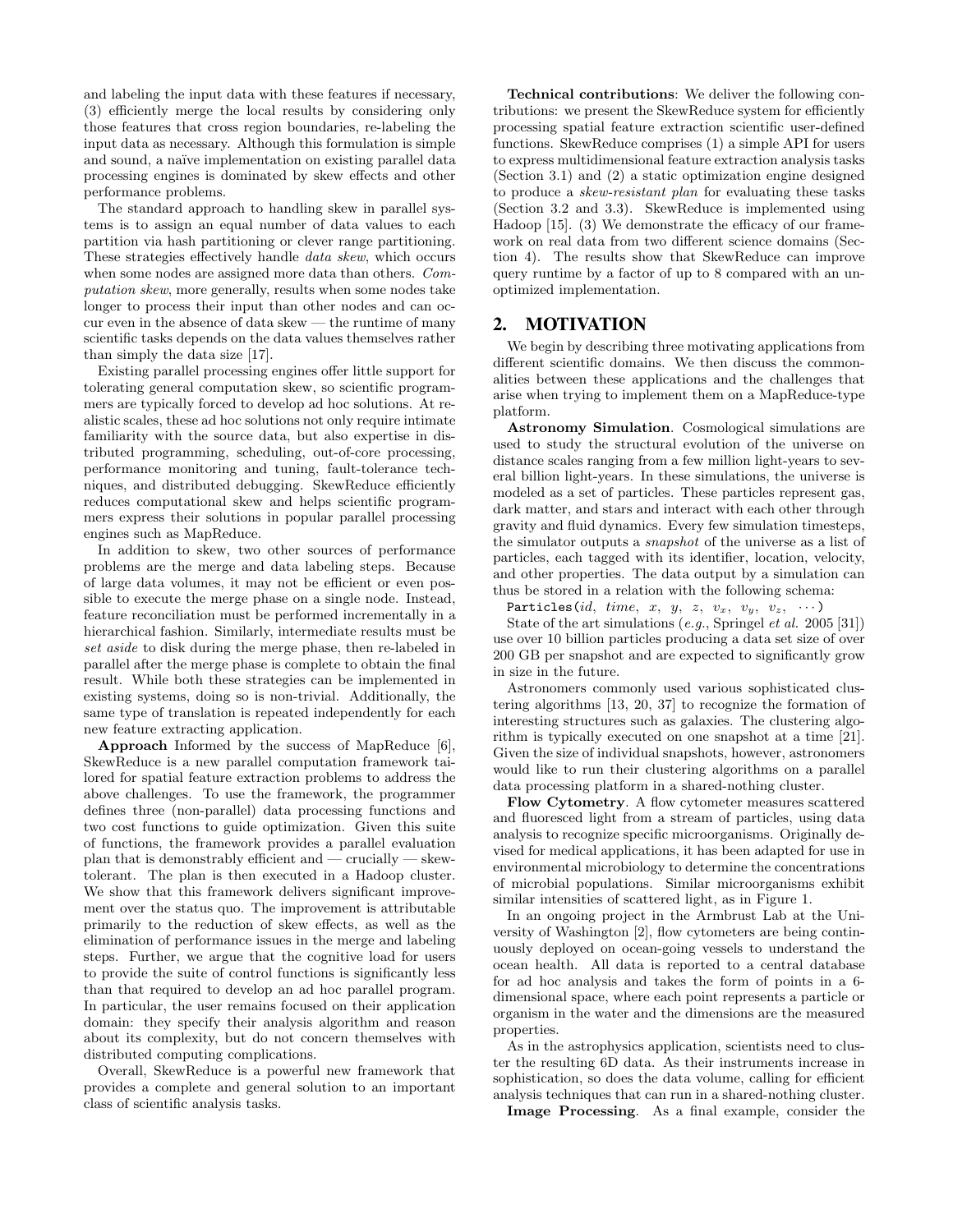

Figure 1: A scatter plot of flow cytometry measurements. Each point represents an organism and clusters represent populations. The axes correspond to different wavelengths of light.

problem of analyzing collections of 2D images. In many scientific disciplines, scientists process such images to extract objects (or features) of interest: galaxies from telescope images, hurricanes from satellite pictures, etc. As these images grow in size and number, parallel processing becomes necessary.

General Feature Extracting Applications. Each of these scientific applications follow a similar pattern: data items (events, particles, pixels) are embedded in a metric space, and the task is to identify and extract emergent features from the low-level data (populations, galaxies). These algorithms then typically return (a) a set of features (significantly smaller than the input data), (b) a modified input dataset with each element tagged with the corresponding feature (potentially as large as the input), or (c) both. For example, the output of the astronomy clustering task is a list of clusters with the total number of particles in each and a list of the original particles annotated with their cluster identifier.

Parallel Implementation Challenges. A straightforward way to parallelize such feature extraction applications in a compute-cluster with  $N$  nodes is the following: (1) split the input into  $N$  equal-sized hypercubes,  $(2)$  extract features in each partition and annotate the input with these initial features, (3) reconcile features that span partition boundary, relabeling the input as appropriate. With existing parallel processing systems, there are several challenges with expressing this seemingly simple algorithm in a manner that achieves high performance.

First, the data distribution in many scientific applications is highly skewed. Even worse, the processing time of many feature-extraction algorithms depends not only on the number of data points but also on their distribution in space. For example, in a simple clustering algorithm used in astrophysics called "friends-of-friends" [5], clusters correspond to connected components of the graph induced by the "friend" relationship — two particles are friends if they are within a given distance threshold. To identify a cluster, the algorithm starts with a single point, then searches a spatial index to find its immediate friends. For each such friend, the algorithm repeats the search recursively. In a sparse region with N particles, the algorithm completes in  $O(N \log N)$ time (i.e., all particles are far apart). In a dense region, however, a single particle can be a friend of all the other particles and vice versa. Thus, the algorithm takes  $O(N^2)$ time. In the two simulation snapshots that we received from astronomers [21], we found that the number of friends associated with a given particle varied between 2 and 387, 136. As a result, without additional optimizations, a dense region takes much longer to process than a sparse one even when both contain the same number of total particles [21]. The consequence is a type of computational skew, where some data partitions require dramatically more time than others to process. Computational skew is the reason that the naïve parallel implementation of the astronomy clustering application mentioned in Section 1 required over 20 hours, while an optimized one took only 70 minutes on the same dataset [21]. Our key motivation is that existing platforms do nothing to reduce computational skew. In our case, developing a skewresistant algorithm (by optimizing index traversal to avoid quadratic behavior in the dense region) required significant effort from multiple experts over several weeks [21].

Second, the feature reconciliation phase (which we refer to as the "merge" phase) can be both CPU and memory intensive. For example, to reconcile clusters at the boundary of two data partitions requires processing all particles within a small distance of that boundary. If the space is initially carved into  $N$  partitions, it may not be efficient or even possible for a single node to reconcile the data across all these partition boundaries in one step. Instead, reconciliation should be performed in a hierarchical fashion, reconciling increasingly large regions of the space, while keeping the amount of data to process at each step approximately constant (i.e., the memory requirement cannot increase as we move up the hierarchy). At the same time, while the local data processing and later merge steps proceed, the input data must be labeled and re-labeled as necessary, e.g., to track feature membership. While it is possible to implement both functions using existing systems, expressing them using current APIs is non-trivial.

Problem Statement Summary. The goal of SkewReduce is to enable scientists to easily express and efficiently execute feature-extraction applications at very large scale without consideration of resource constraints and data or computation skew issues.

## 3. SkewReduce

SkewReduce has two components. The first component is an API for expressing spatial feature-extraction algorithms such as the ones above. We present the API in Section 3.1. The functions in our API are translated into a dataflow that can run in a MapReduce-type platform [6, 15, 19]. The second component of SkewReduce is a static optimizer that partitions the data to ensure skew-resistant processing if possible. The data partitioning is guided by a user-defined cost function that estimates processing times. We discuss the cost functions in Section 3.2 and the SkewReduce optimizer in Section 3.3.

## 3.1 Basic SkewReduce API

Informed by the success of MapReduce [6], the basic SkewReduce API is designed to be a minimal control interface allowing users to express feature extraction algorithms in terms of serial programs over familiar data structures. The basic SkewReduce API is the minimal interface that must be implemented to use our framework. The basic API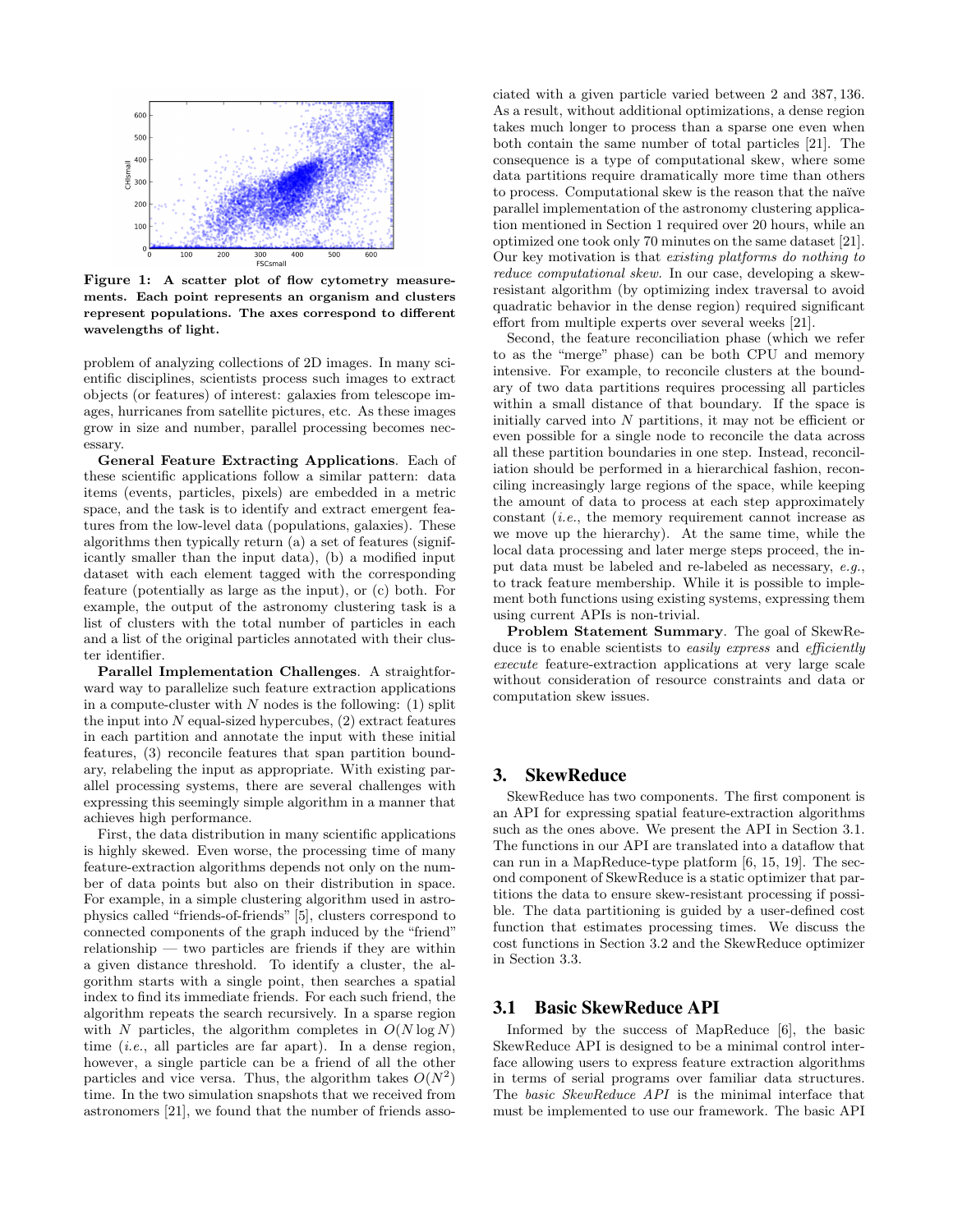|                | Table 1: Summary of notation                                 |  |  |  |  |
|----------------|--------------------------------------------------------------|--|--|--|--|
| T              | A record in the original input data file assigned to a       |  |  |  |  |
|                | region $(e.g., a particle in an astronomy simulation)$       |  |  |  |  |
| $\overline{S}$ | A record set aside during the process phase or merge         |  |  |  |  |
|                | phase. $(e,q, a particle far away from a partition)$         |  |  |  |  |
|                | boundary tagged with a local cluster id).                    |  |  |  |  |
| F              | An object representing a set of features extracted           |  |  |  |  |
|                | during the process phase for a given region. May             |  |  |  |  |
|                | not be relational. Includes enough information to            |  |  |  |  |
|                | allow reconciliation of features extracted in different      |  |  |  |  |
|                | partitions $(e,q)$ , the clusters identified so far and the  |  |  |  |  |
|                | particles near a partition boundary)                         |  |  |  |  |
| Z              | A record in the final result set $(e.g., a particle tagged)$ |  |  |  |  |
|                | with a global cluster id)                                    |  |  |  |  |

is

| <b>process</b> :: $\langle \text{Seq. of } T \rangle \rightarrow \langle F, \text{Seq. of } S \rangle$ |
|--------------------------------------------------------------------------------------------------------|
|                                                                                                        |
|                                                                                                        |
|                                                                                                        |

The notation used in these types is defined in Table 1. At a high-level,  $T$  refers to the input data.  $F$  is the set of features and  $S$  is an output data field that must be tagged with the features  $F$  to form  $Z$ . The above three functions lead to a very natural expression of feature extracting algorithms: First, partition the data (not shown). Second, apply process to each partition to get an initial set of local features and an initial field. Third, merge, or reconcile, the output of each local partition to identify a global set of features. Finally, adjust the output of the original process functions given the final, global structures output by merge. For example, in the case of the astronomy simulation clustering task, process identifies local clusters in a partition of the 3D space. merge hierarchically reconciles local clusters into global clusters. Finally, the finalize function relabels particles initially tagged by process with a local cluster ID using the appropriate global cluster ID.

The functions of the SkewReduce API loosely correspond to the API for distributed computation of algebraic user-defined aggregates found in OLAP systems and distributed dataflow frameworks. For example, Yu et al. propose a parallel aggregation framework consisting of functions initialreduce, combine, and finalreduce [40]. The function initialreduce generates intermediate partial aggregates, combine merges partial aggregates, and the final aggregate value can be further transformed by finalreduce.

The distinguishing characteristic of our API is that our analog of the initialreduce and finalreduce functions return two types of data: a representation of the extracted features, and a representation of the "tagged" field. A given algorithm may or may not use both of these data structures, but we have found that many do.

We now present the three functions in SkewReduce's API in more detail.

#### *3.1.1 Process: Local Computation with Set-Aside*

The process function locally processes a sequence of input tuples producing  $F$ , a representation of the extracted features, and Seq. of S, a sequence of tuples that are set aside from the hierarchical reconciliation. In our astronomy simulation use-case, process performs the initial clustering of particles within each partition. Although we can forward all the clustering results to the merge function, only particles near the boundary of the fragment are necessary to merge clusters that span two partitions. Thus, process can optionally set aside those particles and results that are not required by the following merges. This optimization is not only helpful to reduce the memory pressure of merge but also improves overall performance by reducing the amount of data transferred over the network. In this application, our experiments showed that almost 99% of all particles can thus be set aside after the Process phase (Figure 9).

#### *3.1.2 Merge: Hierarchical Merge with Set-Aside*

The merge function is a binary operator that combines two intermediate results corresponding to two regions of space. It takes as input the features from each region and returns a new merged feature set. The two feature set arguments are assumed to fit together in the memory of one node. This constraint is a key defining characteristic of our target applications. This assumption is shared by most user-defined aggregate frameworks [26, 32, 40]. However, SkewReduce provides more flexibility than systems designed with trivial aggregation functions such as sum, count, average in mind. Specifically, we acknowledge that the union of all feature sets may not fit in memory, so we allow the merge function to set aside results at each step. In this way, we ensure that the size of any value of type  $F$  does not grow larger than memory. We acknowledge that some applications may not exhibit this property, but we have not encountered them in practice. We assume that both functions process and merge set aside data of the same form. This assumption may not hold in general, but so far we have found that applications either set aside data in the process phase or in the merge phase, but not both.

In our running example, the merge function combines features from adjacent regions of space, returning a new feature object comprising the bounding box for the newly merged region of space, the cluster id mappings indicating which local clusters are being merged, and the particles near the boundary of the new region. Figure 2 illustrates the merge step for four partitions P1 through P4. The outer boxes, Pi, represent the cell boundaries. The inner boxes, I, are a fixed distance  $\epsilon$  away from the corresponding edge of the region. The local clustering step, process, identified a total of six clusters labeled C1 through C6. Each cluster comprises points illustrated with a different shade of gray and shape. However, there are only three clusters in this dataset. These clusters are identified during the hierarchical merge step. Clusters C3, C4, C5, and C6 are merged because the points near the cell boundaries are within distance  $\epsilon$  of each other. In Figure 2, C2 does not merge with any other cluster because all points in C2 are sufficiently far from P1's boundary. We can thus safely discard C2 before merging: These points are not needed during the merge phase. In general, we can discard all the points in the larger  $I$  regions before merging, reducing the size of the input to the merging algorithm. This reduction is necessary to enable nodes to process hierarchically larger regions of space without exhausting memory.

#### *3.1.3 Finalize: Join Features with Set-Aside Data*

The finalize function can be used to implement a join between the final collection of features and the input representation as output by the process and merge functions. This function is useful for tagging the original data elements with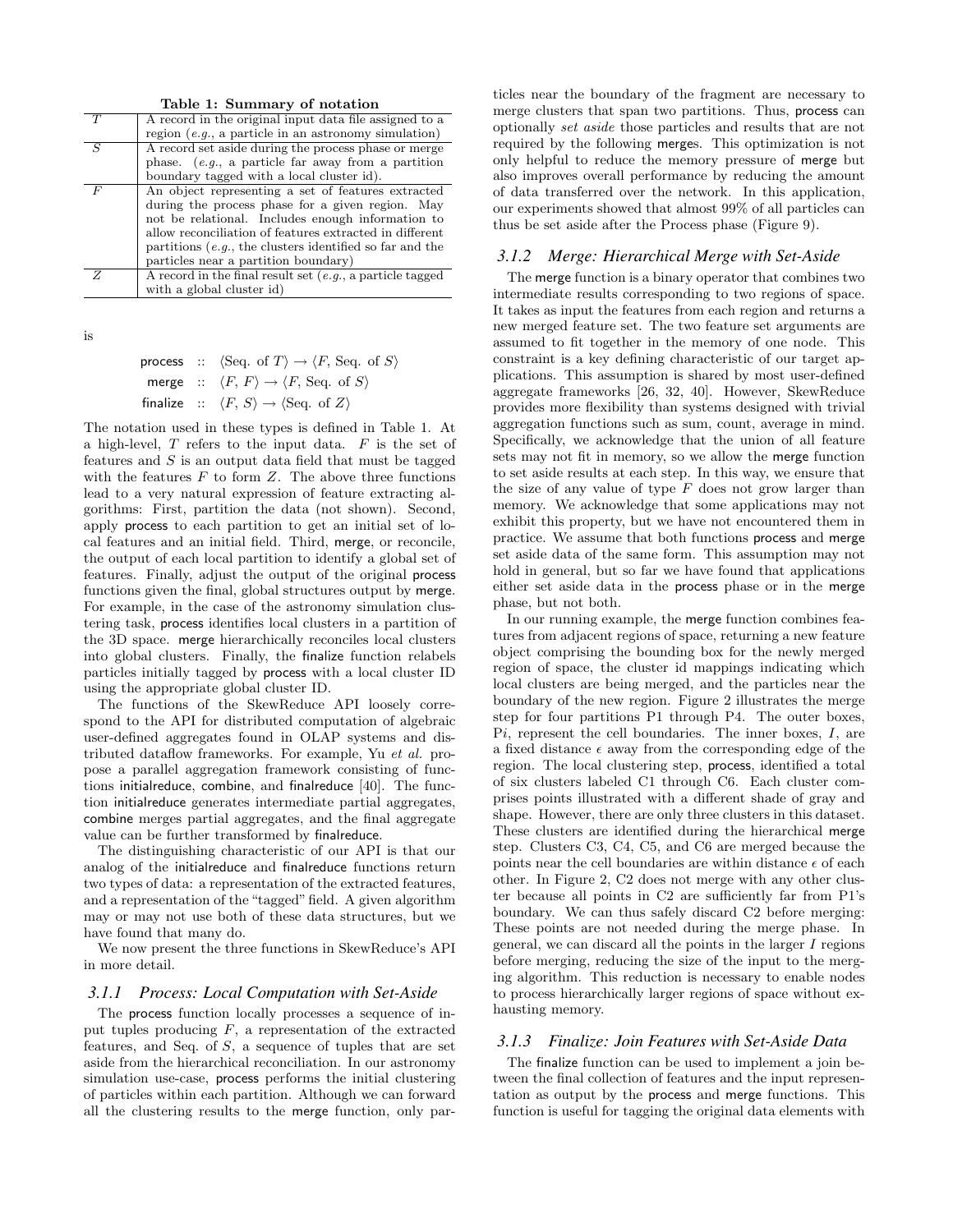

Figure 2: Illustration of the merge step of the clustering algorithm in the SkewReduce framework. Data is partitioned into four chunks. Points with the same shape are in the same global cluster. Point with different colors but with identical shapes are in different local clusters (e.g., the circles in the middle of the figure). Each  $Pi$  labels the cell boundary and each I labels the interior region. Only points outside of  $I$  are needed in the subsequent merge phase. After the hierarchical merge phase, three cluster mappings are generated: (C4,C3), (C5,C3), and (C6,C3). Such mappings are used to relabel local cluster ids during the finalize phase.

their assigned feature. The finalize function accepts the final feature set from the merge phase and a single tuple set aside during processing. The SkewReduce framework manages evaluation of this function over the entire distributed dataset.

Our emphasis on distinguishing "features" and "set aside" data may at first appear to be over-specialized to our particular examples, but we find the idiom to be quite general. To understand why, consider the analogous distinction between vector and raster representations of features. For example, Geographic Information Systems (GIS) may represent a geographic region as an image with each pixel assigned a value of "road", "waterway", "building", etc. (the raster representation). Alternatively, these objects may be represented individually by line segments, polygons, or some other complex object (the vector representation). Neither representation is ideal for all algorithms, so both are frequently computed and maintained. In our running example, the tagged particles are analogous to the raster representation — each point in the original dataset is labeled with the feature to which it contributes.

The user thus specifies the above three functions. Given these functions, SkewReduce automatically partitions the input data into hypercubes and schedules the execution of the process, merge, and finalize operators in a Hadoop cluster. We further discuss the details of the Hadoop translation in Section 4. The partition plan is derived by SkewReduce's optimizer, as we discuss below.

In many application domains the process function satisfies the following property:

DEFINITION 3.1. process Monotonicity For datasets  $R, S$  where  $R \subseteq S$ , the execution time time[**process** $(R)$ ]  $\leq$  $time[process(S)]$  (Intuition: as data size increases, so must the local processing cost).

The SkewReduce's optimizer is designed primarily for applications where this property holds. However, it can still handle applications that violate this property, as we discuss in Section 3.3.

For the applications we encounter in practice, we find that process is far more expensive than merge, which causes aggressive partitioning to be generally beneficial. In these cases, the limiting factor in partitioning is the scheduling overhead. In contrast, if merge is expensive or comparable relative to process, partitioning simply ensures that no node is allocated more data than will fit in its memory.

Optional Pre-Processing. The process function operates on a set of records Seq. of T. In some applications, especially those operating on arrays, individual records are not cells but rather small neighborhoods of cells, sometimes called stencils. This distinction is not an issue for process, which receives as input a contiguous block of cells and can thus extract stencil neighborhoods unilaterally. However, since the optimizer operates on a sample of the input data, SkewReduce must apply a pre-processing step that extracts application-defined computational units before sampling them. For this reason, although not part of the basic API, we allow a user to provide a custom function to transform a sequence of "raw" records into a sequence of computational units, Seq. of T.

#### 3.2 Cost Functions

We have presented the basic SkewReduce API, but we have not explained how skew is handled. Both the process and merge phases of the API are crucially dependent on the initial partitioning of data into regions. Feature extraction applications often exhibit both data skew and computational skew, and both are determined by how the data are partitioned. Datasets prone to significant data and computational skew (usually due to extreme variations in data density) can be processed efficiently if an appropriate partitionand-merge plan can be found. As we will show, plan quality can be improved dramatically if the user can estimate the runtime costs of their process and merge functions.

We allow the user to express these costs by providing two additional cost functions  $C_p$  and  $C_m$ , corresponding to process and merge, respectively. These cost functions operate serially on samples of the original dataset returning a real number; that is:

$$
C_p :: (S, \alpha, B) \to \mathbb{R}
$$
  

$$
C_m :: (S, \alpha, B) \times (S, \alpha, B) \to \mathbb{R}
$$

where S is a sample of the input,  $\alpha$  is the sampling rate, and  $B$  is a bounding hypercube.

The cost functions accept both a representation of the data (the sample  $S$ ) and a representation of the region (the bounding hypercube  $B$ , represented as a sequence of ranges, one for each dimension). The cost of the feature extraction algorithms we target is frequently driven by the distribution of the points in the surrounding space. One approach to estimate cost inexpensively is therefore to build a histogram using the bounding hypercube and the sample data and compute an aggregate function on that histogram. The sampling rate  $\alpha$  allows the cost function to properly scale up the estimate to the overall dataset. When discussing cost functions in the remainder of this paper, we omit the bounding hypercube and sampling rate parameters when they are clear from the context.

Given a representative sample, the cost functions  $C_p$  and  $C_m$  must be representative of actual runtimes of the process and merge functions. More precisely, the functions must satisfy the following properties.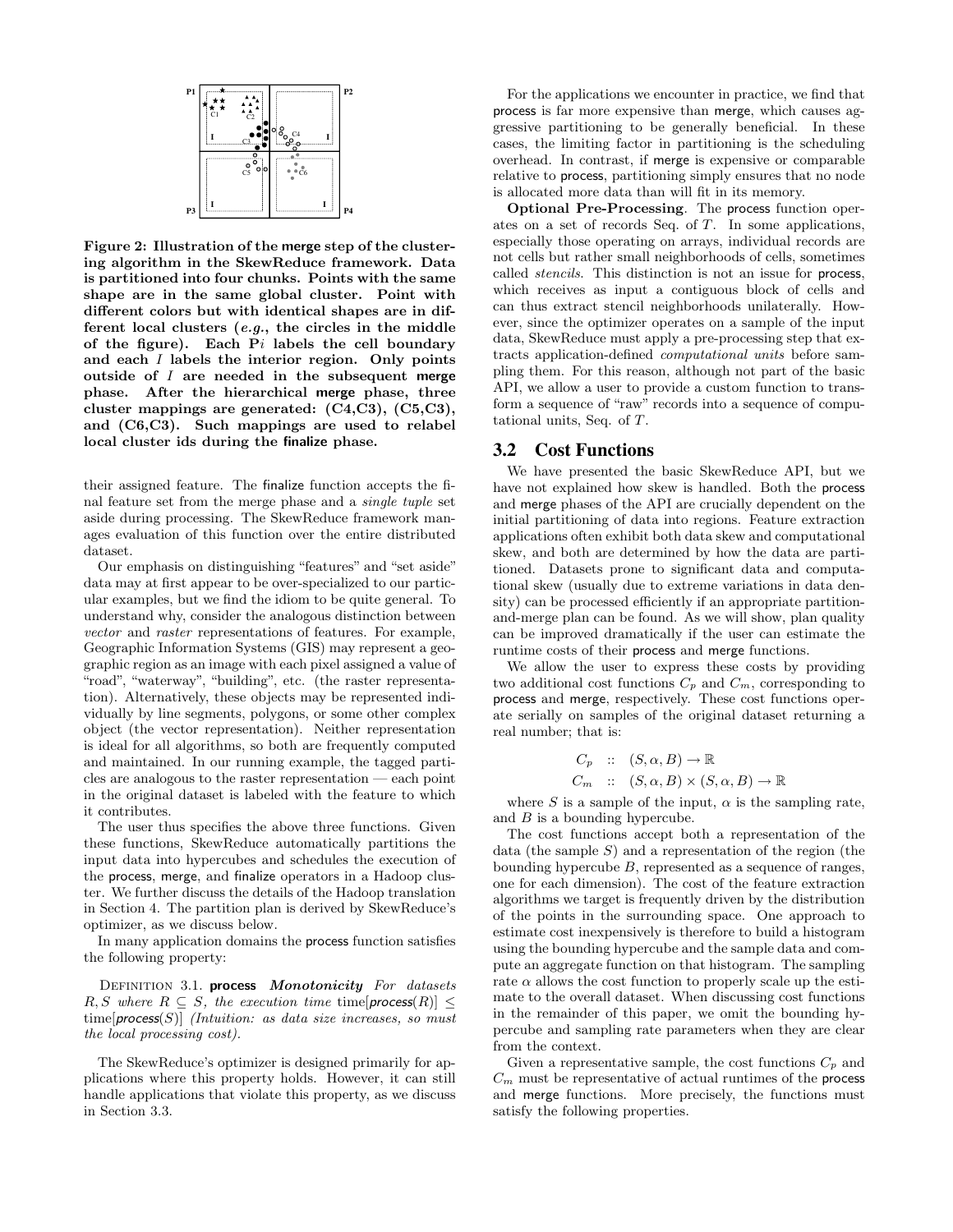- Fidelity For samples  $R, S$ , if  $C_p(R) < C_p(S)$ , then time[ $\mathsf{process}(R)$ ] < time[ $\mathsf{process}(S)$ ] (intuition: the true cost and the estimated cost impose the same total order on datasets). Similarly, for samples  $R, S, T, U$ , if  $C_m(R, S) < C_m(T, U)$ , then time[merge $(R, S)$ ] < time[ $merge(T, U)$ ].
- Boundedness For some constants  $\rho_p$  and  $\rho_m$  and samples R and S, time[ $\mathsf{process}(R)$ ] =  $\rho_p C_p(R)$  and time[merge $(R, S)$ ] =  $\rho_m C_m (R, S)$

For the boundedness condition, we can estimate the constant factors  $\rho_p$  and  $\rho_m$  in at least two ways. The first method is to run the process and merge algorithms over a data sample and compute the constants. This type of approach is related to curve fitting for UDF cost estimation [4]. The second method is to derive new constants for a new cost function from past executions of the same analysis.

Many MapReduce-style analytic systems are running on top of chunk-based distributed file systems such as GFS, HDFS, and S3 and use the chunk as a unit of task distribution and computation. SkewReduce takes a similar approach and requires that the process and merge functions have the ability to process at least one chunk-size of input data without running out of memory. Alternatively, we could optionally allow users to specify memory usage estimation functions that take a form analogous to the cost functions above. In both cases, the optimizer ensures a partition plan with sufficient granularity that no operator runs out of memory.

#### 3.3 SkewReduce's Optimizer

There are two potential optimization goals for a SkewReduce application: minimize execution time or minimize resource usage. SkewReduce's current optimizer adopts a traditional approach and minimizes the query execution time subject to a constraint on the number of available machines in a cluster. This constraint can be dictated by the size of a locally available cluster or by monetary reasons when using a pay-as-you-go platform such as Amazon EC2 [1]. SkewReduce's optimizer could be used to try alternative cluster sizes if a user tries to find some desired price-performance tradeoff, but we leave it for future work to automate such exploration.

SkewReduce's optimizer is designed to operate on a small sample of the entire dataset, so that the optimizer can execute on a user's desktop before the user acquires or even just reserves any resources on a large cluster. In this paper, we do not address the problem of how the user generates such a sample. Such samples are already commonly used for debugging in these environments.

At a high level, SkewReduce's optimizer thus works as follows: given a sample  $S$  of the input data, process and merge functions and their corresponding cost functions  $C_p$ and  $C_m$ , a compute cluster-size constraint of M nodes, and a scheduling algorithm, the optimizer attempts to find the partitioning plan that minimizes the total query execution time. The user-supplied cost functions and the scheduling algorithm guide the optimizer's search for such best plan. SkewReduce works best with a task scheduler that minimizes makespan subject to task dependencies. However, it uses the scheduler as a black box and can therefore work with various schedulers.

Since the scheduler is modeled as a black box and the cost functions may not be completely accurate, SkewReduce

does not guarantee to generate an optimal plan. However, our experiments in Section 4 show that it finds very efficient plans in practice (Figure 3).

We begin by defining the SkewReduce partition plan, execution plan, and the optimization problem more precisely.

Partition Plan: A SkewReduce partition plan is a full binary tree where all intermediate nodes represent merge operators and all leaf nodes represent process operators. Each node in the tree is associated with a bounding hypercube defining the region of space containing all data in the partition. The hypercubes at a given height in the tree partition the space; there are no gaps or overlaps.

Valid Partition Plan: A partition plan is valid if no node in the plan is expected to receive more data than will fit in memory. The memory size is applied after scaling the sample data back to the original input data size, assuming the sample, S, is representative. For example, if a 1% data sample leads to a partition with 2, 000 particles, and we know that a single node cannot process more than 100, 000 particles, the plan will not be valid since  $2,000 * 100 > 100,000.$ 

Execution Plan: A SkewReduce execution plan comprises a partition plan and its corresponding schedule using a job scheduling algorithm schedule. A valid execution plan is a valid partition plan and its schedule.

**Optimization Problem:** Given a sample  $S$  of the input data, process and merge functions with their corresponding cost functions and constants  $(\rho_p, \rho_m)$ , a compute cluster of M nodes, a scheduling algorithm and constant operator scheduling delay  $(\Delta)$ , return the valid execution plan that is estimated to minimize query runtime.

#### *3.3.1 Optimizing the Partition Plan*

The search space of the optimizer is the set of all possible partitions of the hypercube defined by the input data. The optimizer enumerates potentially interesting partition plans in this search space using a greedy strategy. This greedy strategy is motivated by the fact that all process cost functions are assumed to be monotonic (Section 3.2).

Starting from a single partition that corresponds to the entire hypercube bounding the input data  $I$ , and thus also the data sample, S, the optimizer greedily splits the most expensive leaf partition in the current partition plan. The optimizer stops splitting partitions when two conditions are met: (a) All partitions can be processed and merged without running out of memory; (b) No further leaf-node split improves the runtime: *i.e.*, further splitting a node increases the expected runtime compared to the current plan. Algorithm 1 summarizes this approach.

In order for a partition split to decrease the runtime, the savings in process processing times must outweigh the cost of the extra merge including scheduling overheads. More specifically, in the algorithm, the runtime after the split for the partition is estimated to be the sum of the runtime of the slower of the two new process operators (given that they will most likely be processed in parallel), the runtime of merge, and the task scheduling delay  $(\Delta)$  for the merge operator. This is compared to the estimated runtime before the split, which was simply the time to run the process operator (line 9). Additionally, the resulting parallel execution plan must be valid and must improve the total estimated runtime. We estimate the total runtime by running the black-box scheduling algorithm. The algorithm updates the current best plan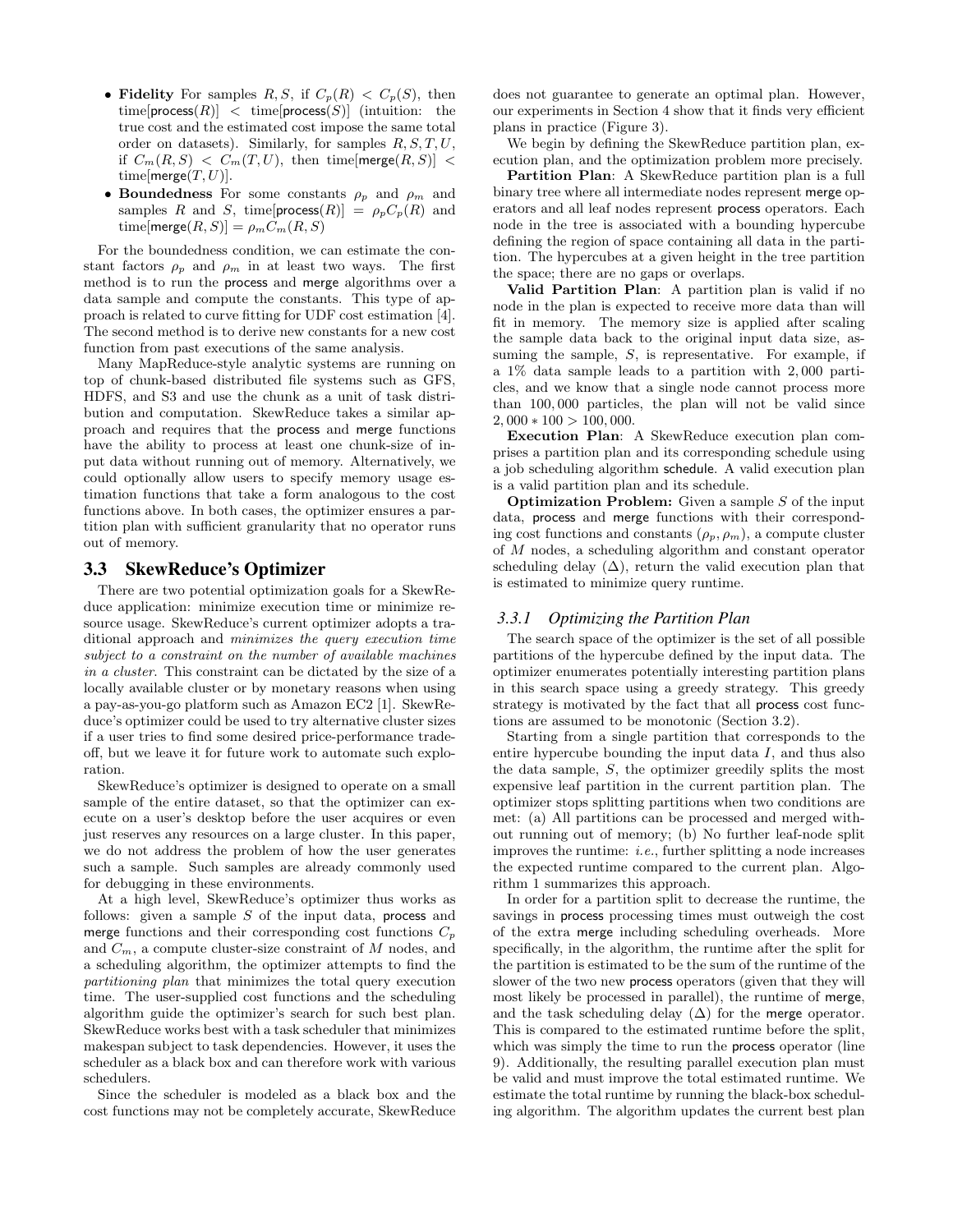Algorithm 1 Searching Optimal Partitioning Plan

**Input:**  $p_0$ : root partition M: the number of machines **Output:**  $P$ : the best partitioning plan  $bestCost$ : the best cost to run  $\overline{P}$ schedule: the schedule of P 1:  $P \leftarrow \{p_0\}$ 2: bestCost  $\leftarrow$  schedule\_cost(P, M) 3:  $L \leftarrow \{p_0\}$  // all leaf partitions in P 4: while  $L \neq \emptyset$  do 5:  $p \leftarrow$  choose the most expensive partition 6:  $p_l, p_r \leftarrow$  find best split of p 7:  $c \leftarrow \rho_p \max\{C_p(p_l), C_p(p_r)\} + \rho_m C_m(p_l, p_r) + \Delta$ 8:  $force \leftarrow p$  does not satisfy memory requirement 9: if  $c < \rho_p C_p(p)$  or force then 10:  $s \leftarrow schedule\_cost(P \cup \{p_l, p_r\}, M)$ 11: if  $s < bestCost$  or force then 12:  $L \leftarrow L \cup \{p_l, p_r\}$ 13:  $P \leftarrow P \cup \{p_l, p_r\}$  // p becomes an internal node. 14:  $bestCost \leftarrow s$ 15: end if 16: end if 17:  $L \leftarrow L - \{p\}$ 18: end while 19: if all  $p \in P$  satisfies memory requirement then 20: return  $(P, bestCost, schedule(P))$ 21: else 22: raise failed to find a valid plan 23: end if

only when the runtime improves (line 10-11) or if a split is mandatory due to memory constraints. We perform this two-level filtering to reduce the number of calls to the scheduler function.

The optimizer returns an error if no valid partition plan exists. That is, if in all considered partition plans at least one process or one merge operators run out of memory (line 22).

The algorithm uses two key subroutines: finding the best point where to split a partition in two (line 5) and estimating the cost of a schedule in terms of processing time (line 10). In the following subsections, we discuss each of these two subroutines and SkewReduce's default implementation of these routines. Alternatively, the user may also supply custom implementations.

#### *3.3.2 Partition Splitting*

When splitting a hypercube in two, the optimizer has two choices to make: which axis to use for the split and at what point along this axis to perform the split.

An ideal split should partition the data into two subpartitions with identical real runtimes. In contrast, the worst split creates two subpartitions with very different real runtimes, with the runtime for the slower subpartition similar to the pre-split runtime.

Algorithm 2 shows the optimizer's approach to choosing the split axis and split point for a given partition. This algorithm applies the user-defined cost functions on the data sample, S, to estimate execution times.

For a low dimensional data, typically 3 to 4, the optimizer exhaustively tries to split the data along each of the available axes because the optimization process is low-overhead (as we

#### Algorithm 2 Searching best split for a given partition

| <b>Input:</b> $B$ : bounding hypercube                            |
|-------------------------------------------------------------------|
| S: sample data bounded by $B$                                     |
| <b>Output:</b> $bestSplit: axis and splitting point$              |
| 1: $bestCost \leftarrow \infty$                                   |
| 2: bestSplit $\leftarrow null$                                    |
| 3: $A \leftarrow chooseAreas(B, S)$                               |
| 4: for all $axis \in A$ do                                        |
| $split \leftarrow \text{find best split point along } axis$<br>5: |
| $B_l, B_r \leftarrow$ split B at split along axis<br>6:           |
| $c \leftarrow \max\{C_n(B_l, S), C_n(B_r, S)\}\$<br>7:            |
| if $c < bestCost$ and satisfies merge memory require-<br>8:       |
| ment then                                                         |
| $bestSplit \leftarrow (axis, split)$<br>9:                        |
| $bestCost \leftarrow c$<br>10:                                    |
| 11:<br>end if                                                     |
|                                                                   |

- 12: end for
- 13: return bestSplit

show later in Figure 8). For a high dimensional data, the user can supply a heuristic to filter out bad split axes to improve optimization time. We define the best split to be the one that minimizes the maximum cost  $C_p$  of any of the subpartitions created without violating the merge memory requirement.

To select the point along an axis where to split the data, different algorithms are possible. We present and compare three strategies. All three methods require that the examined sample data be sorted along the splitting axis with tiebreaking using values in other dimensions. Thus, we sort the sample data before run the strategy.

Discrete: The Discrete approach considers splitting the data at each one of  $n$  uniformly-spaced points along the splitting-axis.  $n$  is given as a parameter. For each point, the discrete strategy computes the cost of splitting the data at that point. The discrete approach is thus the most general strategy because it can work even when the cost function is not monotonic. It simply tries all possible splitting points assuming a given minimum granularity. On the other hand, this strategy may not return the best estimated splitting point, especially if  $n$  is small.

Binary Search: This approach requires that cost functions be monotonic and performs a binary search for the best split point. The algorithm terminates after examining all  $log |S|$  candidate split points. Binary search always returns the optimal split as estimated by the cost function.

Incremental Update: The Incremental Update approach requires that the cost function be monotonic and incrementally updatable. That is, whenever the cost function is updated with a sample through an API call, the new cost is returned. Given these restrictions, the Incremental Update approach achieves the best optimization performance. The approach searches for the best split point in two phases. The algorithm starts with two empty subpartitions. It continuously adds samples to these subpartitions starting at both ends of partitioning axis. Each new data point is added to the partition currently estimated to have the lower runtime. The algorithm terminates when all samples have been assigned to a subpartition and the splitting point is the mid-point between the last sample inserted into each partition.

If multiple points fall on the partition boundary, the algo-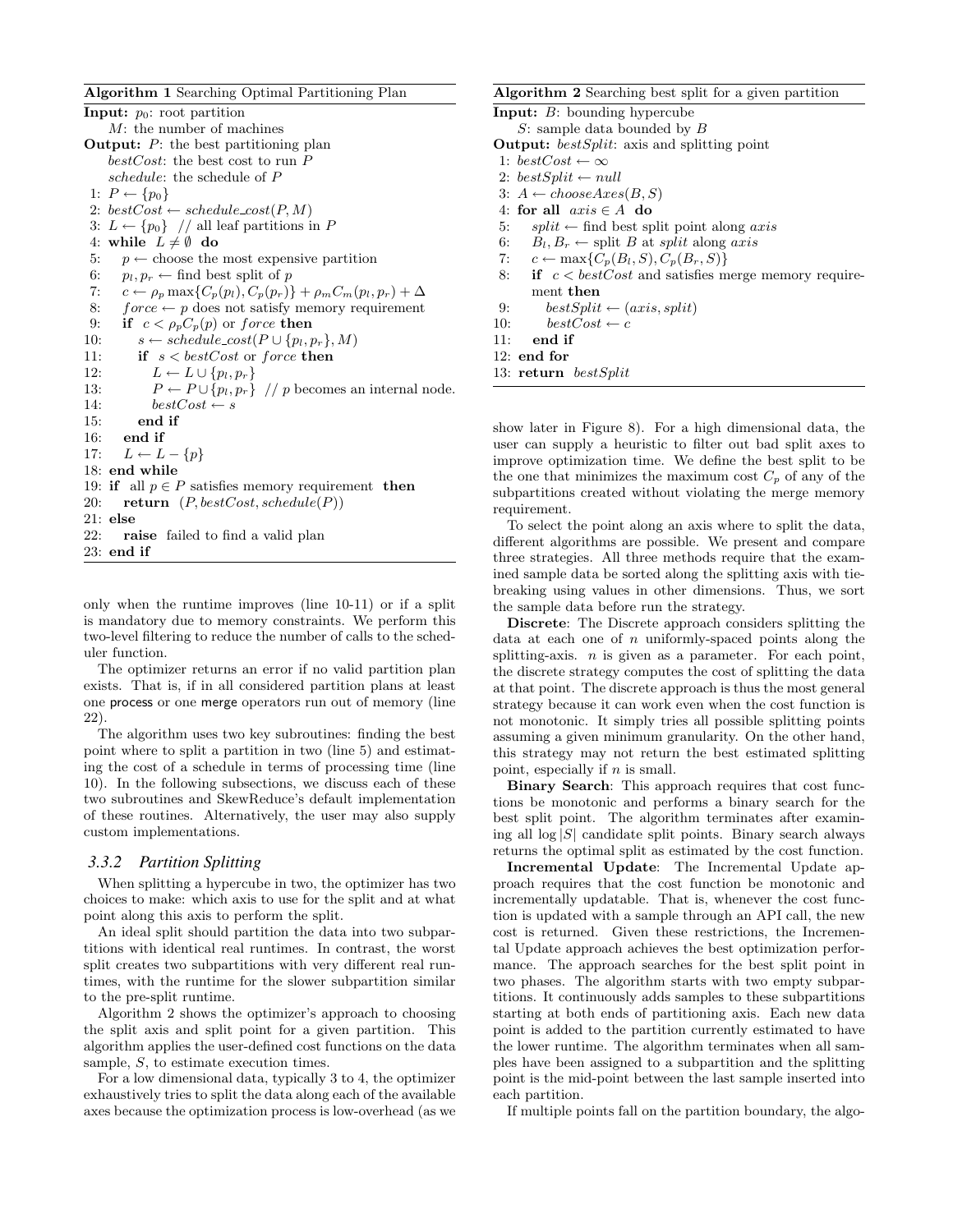rithm enters a second phase, where it computes the fraction of such points that were assigned to each partition. At runtime, when the entire dataset is partitioned, points on the same partition boundary are randomly distributed to subpartitions according to these precomputed proportions.

## *3.3.3 Estimating the Cost of a Schedule*

The newly split partitions are only added if the candidate plan yields a better total runtime than the current plan. We estimate the runtime by calling a black box scheduling function schedule. To match the units of the operator costs to those of the scheduling overheads, we scale the process and merge costs using the pre-computed  $\rho_p$ ,  $\rho_m$  constants, thus converting these costs into time units.

Converting a schedule to a cost estimate is straight forward; we invoke the scheduling algorithm with the costs of all operators and  $M$  slots as input then take the total runtime. While we leave the scheduling algorithm as a black box, we found that Longest Processing Time (LPT) scheduling algorithm [14] works well in practice and satisfies all necessary features such as job dependency and multiple slots. Thus, we use LPT algorithm in the prototype.

## 4. EVALUATION

In this section, we evaluate the performance of SkewReduce on the friends-of-friends clustering task over datasets from two different domains: astronomy and oceanography (see Section 2). Table 2 summarizes the properties of the two datasets. We implemented friends-of-friends in a straightforward fashion without any optimizations, and using a standard KD-tree for storing local data and looking up friends.

Summary. We answer the following questions: (1) Does SkewReduce improve task completion times compared to uniform data partitioning, and, if so, is the difference significant? (2) How important is the fidelity of the cost model for SkewReduce's optimization? (3) How does the sample size affect cost estimates and ultimately performance? (4) What is the overhead of scheduling and optimization in SkewReduce? Our results show that SkewReduce imposes a negligible overhead (Figure 8) and can decrease total runtime by a factor of 2 or more compared to uniform data partitioning (Figure 3). We also find that small sample sizes of just 1% suffice to guide optimization, but the quality of the resulting plan does depend on the characteristics of the sample (Figures 6 and 7). Finally, a cost function that better captures the analysis algorithms helps SkewReduce find better plans, but even an approximate cost function can improve runtime compared to not using SkewReduce at all (Figures 4 and 5).

Implementation. The SkewReduce prototype consists of two Java classes: the SkewReduce optimizer and the SkewReduce execution engine. The optimizer takes the cost model and sample data as input and produces an optimized partition plan and a corresponding schedule. The execution engine converts the plan into a graph of Hadoop jobs and submits them to Hadoop according to the schedule from the optimizer. SkewReduce deploys a full MapReduce job for the initial data partitioning task (if necessary) and for each finalize operator, but deploys a map-only job for each process or merge operator. This design gives us better control over the timing of the schedule because Hadoop only supports user specified priorities at the job level rather than at the task level.

SkewReduce minimizes the scheduling overhead by using

|  |  |  | Table 2: Datasets used in the evaluation |
|--|--|--|------------------------------------------|
|  |  |  |                                          |

| Dataset |                         | Size $\vert \#$ items $\vert$ Description |
|---------|-------------------------|-------------------------------------------|
| Astro   | $18$ GB $\vert$         | 900 M Cosmology simulation                |
| Seaflow | $1.9$ GB $\overline{ }$ | 59 M   Flow Cytometry                     |

Table 3: Cost-to-time conversion constant for cost models  $(\rho_m, \rho_m, scale)$ 

| -------- |           |     | $\langle \gamma \gamma \rangle$ |              |     |  |              |    |  |
|----------|-----------|-----|---------------------------------|--------------|-----|--|--------------|----|--|
|          | Data Size |     |                                 | Histogram 1D |     |  | Histogram 3D |    |  |
| Astro    | 83        | 4.3 |                                 | 1500         | 2.9 |  | o.u          | 40 |  |
| Sea'ow   | 4.0       |     |                                 | 9.3          |     |  | υ.υ          |    |  |
|          |           |     |                                 |              |     |  |              |    |  |

asynchronous job completion notifications of the Hadoop client API. Optionally, the user can implement the finalize operator as a Pig script [25] instead of a MapReduce program.

Setup. We perform all experiments in an eight-node cluster running Hadoop 0.20.1 with a separate master node. Each node uses two 2 GHz quad-core CPUs, 16 GB of RAM, and two 750 GB SATA disk drives (RAID 0). All nodes are used as both compute and storage nodes. The HDFS block size is set to 128 MB and each node is configured to run at most four map tasks and four reduce tasks concurrently.

We compare SkewReduce to various uniform data partitioning algorithms. We use the LPT scheduling algorithm for the SkewReduce optimizer. Uniform alternatives cannot use this approach because they do not have any way to estimate how long different tasks will take to process the same amount of data.

Default Optimization Parameters. SkewReduce's optimizer assumes a MapReduce job scheduling overhead  $(\Delta)$ of 10 seconds [28]. Unless indicated otherwise, experiments use a sample size of 1%. The default cost function builds a 3D equi-width histogram of the data. Each bucket covers a range equal to the friend distance threshold along each dimension. The cost is computed as the sum of squared frequencies for all buckets. Each frequency is scaled back by the sample size (e.g., for a  $1\%$  sample, all bucket frequencies are multiplied by 100) before squaring. The intuition behind this cost model is this: To identify a cluster, the friends-offriends algorithm starts with a point and recursively finds friends and friends-of-friends using the KD-tree until no new friends can be added. This process yields quadratic runtime in dense regions, since every point is a friend of every other point. We obtain the conversion constants  $\rho_p, \rho_m$  (shown in Table 3) by executing 10 micro-benchmark runs of the analysis task over a 1% data sample.

## 4.1 Overall SkewReduce Performance

In this section, we present experimental results that answer the following question: Q: Does SkewReduce improve task completion times in the presence of computational skew compared to uniform data partitioning? Is the improvement significant?

To answer this question, we measure the total runtime of the plans generated by SkewReduce for both datasets. We compare them against the runtimes of a manually crafted plan called Manual and plans with various uniform partitioning granularities: Coarse, Fine, Finer, and Finest. All plans are generated from the same 1% data sample. Coarse mimics Hadoop, which assigns a Map task to each HDFS chunk. Similarly, Coarse partitions the data into fragments that each contains the same number of data points. It does so by repeatedly splitting the region to bisect the data, one axis at a time in a round robin fashion, just like a KD-tree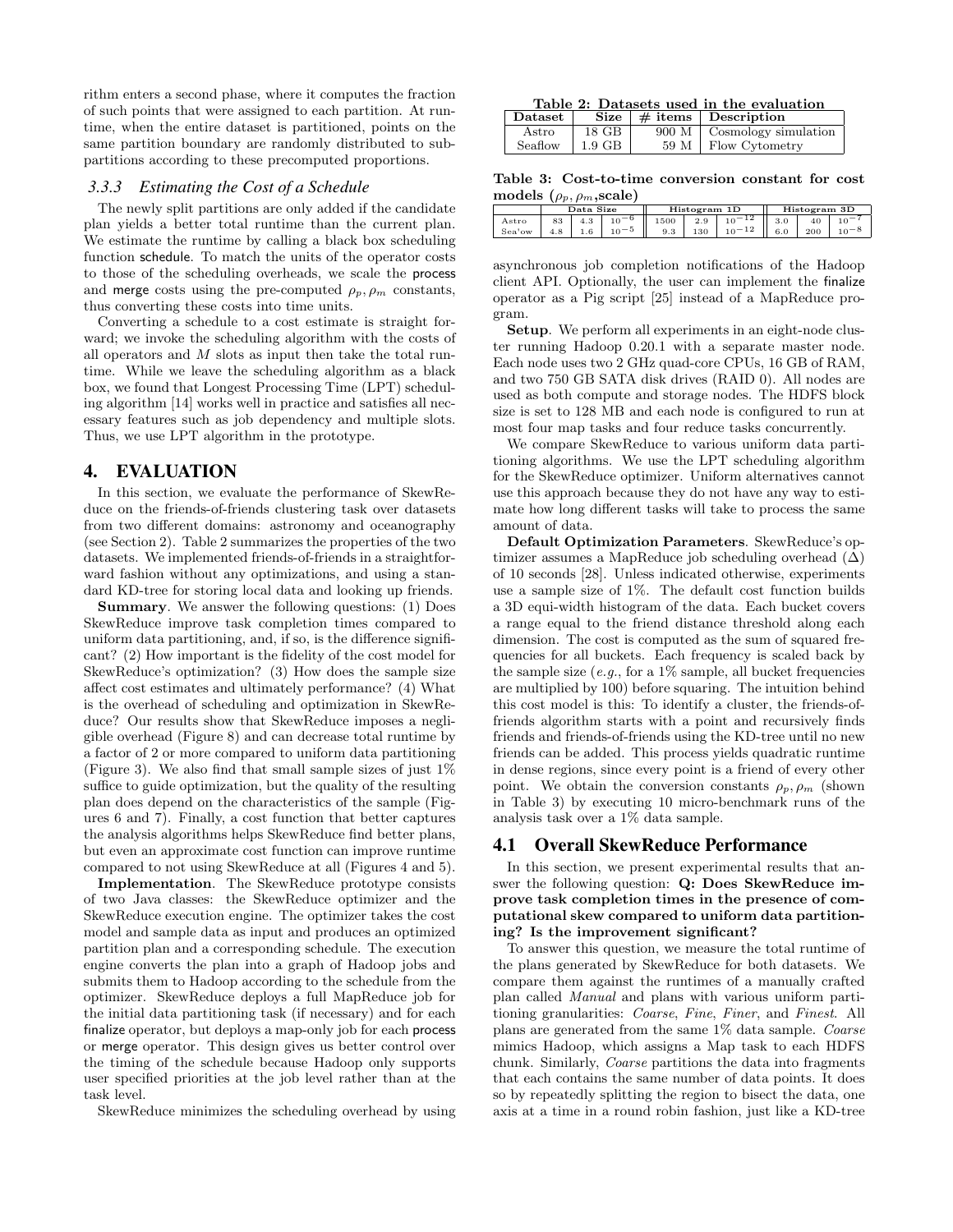

Figure 3: Relative speed of different partitioning strategies compared with the optimized plan (Opt). The table shows the actual completion time for each strategy (units are hours for Astro and minutes for Seaflow). Manual plan is shown only for the Astro dataset. Overall, SkewReduce's optimization significantly improves the completion time.

Seaflow | 87.2 | 63.1 | 77.7 | 98.7 | - || 14.1

using a Recursive Coordinate Bisection (RCB) scheme [3]. Coarse stops splitting when the size of each partition is less than 128 MB. Fine stops splitting only when each partition is 16 MB. Finer and Finest partition the Fine partitions further until each partition holds 4 MB and 2 MB, respectively. Finally, we prepared the Manual plan by tweaking the Fine plan based on the execution results: we merged partitions experiencing no skew and split slow partitions further. We prepared a manual plan only for the Astro dataset due to the tedious nature of this task. Figure 3 shows the relative completion times of all plans compared to the optimized plan, labeled as Opt. We also report the actual completion time of each plan in the accompanying table.

The results from both datasets illustrate that fine-grained uniform splitting only improves performance up to a certain point before runtimes increase again due to overheads associated with scheduling and executing so many partitions. The SkewReduce optimizer's plan, however, guided by userdefined cost functions, is more than twice as fast as the best uniform plan. For the Astro dataset, SkewReduce improves the completion time of the clustering task by a factor of more than 8 compared with *Coarse*, which is the strategy equivalent to the default approach in MapReduce-type systems. SkewReduce's performance is even a bit better than the Manual plan. For the Seaflow dataset, the Opt runtime is a factor of 3 better than Fine and a factor of 6 better than Coarse.

Overall, SkewReduce can thus significantly improve the runtime of this analysis task.

## 4.2 Cost Model Fidelity

In this section, we start to study the parameters that affect SkewReduce's performance. In particular, we answer the following question: Q: How important is the fidelity of the cost model for SkewReduce's optimization?

The fidelity of a cost function is related to the Fidelity property defined in Section 3.2. Given two partitions R and  $S$ , if a cost function  $C_A$  is more likely to produce cost estimates that reflect the correct execution time order than

 $T$  Table 4: Cost functions for  $\mathbf{F}$ 

|                                                                                                     |                         | Table 4: Cost functions for evaluation |                                                           |  |
|-----------------------------------------------------------------------------------------------------|-------------------------|----------------------------------------|-----------------------------------------------------------|--|
| <b>Function</b>                                                                                     | Fidelity                | Description                            |                                                           |  |
| Data Size                                                                                           | Low                     | The number of data items               |                                                           |  |
| Histogram 1D                                                                                        | Medium                  |                                        | Sum of squared freq., 10 buckets                          |  |
| Histogram 3D                                                                                        | High                    |                                        | Sum of squared freq., all buckets                         |  |
| 16<br><b>Completion time (Hours)</b><br>14<br>12<br>10<br>8<br>6<br>$\overline{4}$<br>2<br>$\Omega$ | $\mathbf{\hat{\omega}}$ |                                        | م≂                                                        |  |
|                                                                                                     | Data Size               | Histogram 1D                           | Histogram 3D                                              |  |
|                                                                                                     |                         | <b>Cost Function</b>                   |                                                           |  |
|                                                                                                     |                         |                                        | Estimated runtime and percent error for Astro data (hour) |  |
| Sample                                                                                              | Data Size               | Histogram 1D                           | Histogram 3D                                              |  |
| 1                                                                                                   | 6.64 $(-53.0\%)$        | $7.59(31.8\%)$                         | $2.84(76.2\%)$                                            |  |
| $\overline{2}$                                                                                      | $6.64$ (-37.9%)         | 7.21 (8.20%)                           | $2.94$ (-20.0%)                                           |  |

Figure 4: Completion times of plans for the Astro dataset using different cost functions. The x-axis is cost functions in increasing order of fidelity and y-axis is completion time in hours. Each line represents the real runtimes of the plans derived from the same sample. The table shows estimated runtimes and percent errors with respect to completion times.

3  $\begin{array}{|c|c|c|c|c|c|} \hline 3.64 & -33.2\% & 3.30 & 135\% & 2.73 & 36.2\% \hline \end{array}$ 

a cost function  $C_B$ , we say that  $C_A$  is a higher-fidelity cost function than  $C_B$ .

To answer this question, we compare the performance of SkewReduce using different cost functions and find that plan quality is sensitive to the fidelity of the cost function to the actual algorithm. In this experiment, we compare three cost functions: the 3D histogram function described previously, a simpler but less faithful 1D histogram, and simply the data size as a cost proxy. Table 4 summarizes the three functions.

For each dataset, we prepared three independent 1% data samples. We then ran the SkewReduce optimizer with the different cost functions for each data sample and compared the execution times of the resulting partition plans.

Figure 4 shows the result for the Astro dataset. The xaxis shows the cost function in order of increasing fidelity. Each dashed line represents the execution time of plans generated from the same sample. Overall, the fidelity of the cost function significantly affects the total runtime.

The Data Size cost function leads to a plan essentially equivalent to Coarse in Figure 3 thus there is no big improvement. Interestingly, the Histogram 1D function yields a runtime close to the second best Finest from Figure 3. Hence, even a cost function with limited fidelity to the actual algorithm can help compare to not using SkewReduce. The most faithful *Histogram 3D* function yields the best plan and significantly improves the execution time compared to the least faithful cost function, Data Size. Across all three samples, the higher fidelity cost function yields the better plan. The estimated runtimes and percent errors with respect to the real execution times are shown in the accompanying table in Figure 4. The expected runtimes significantly deviate from the actual runtimes because of discrepancies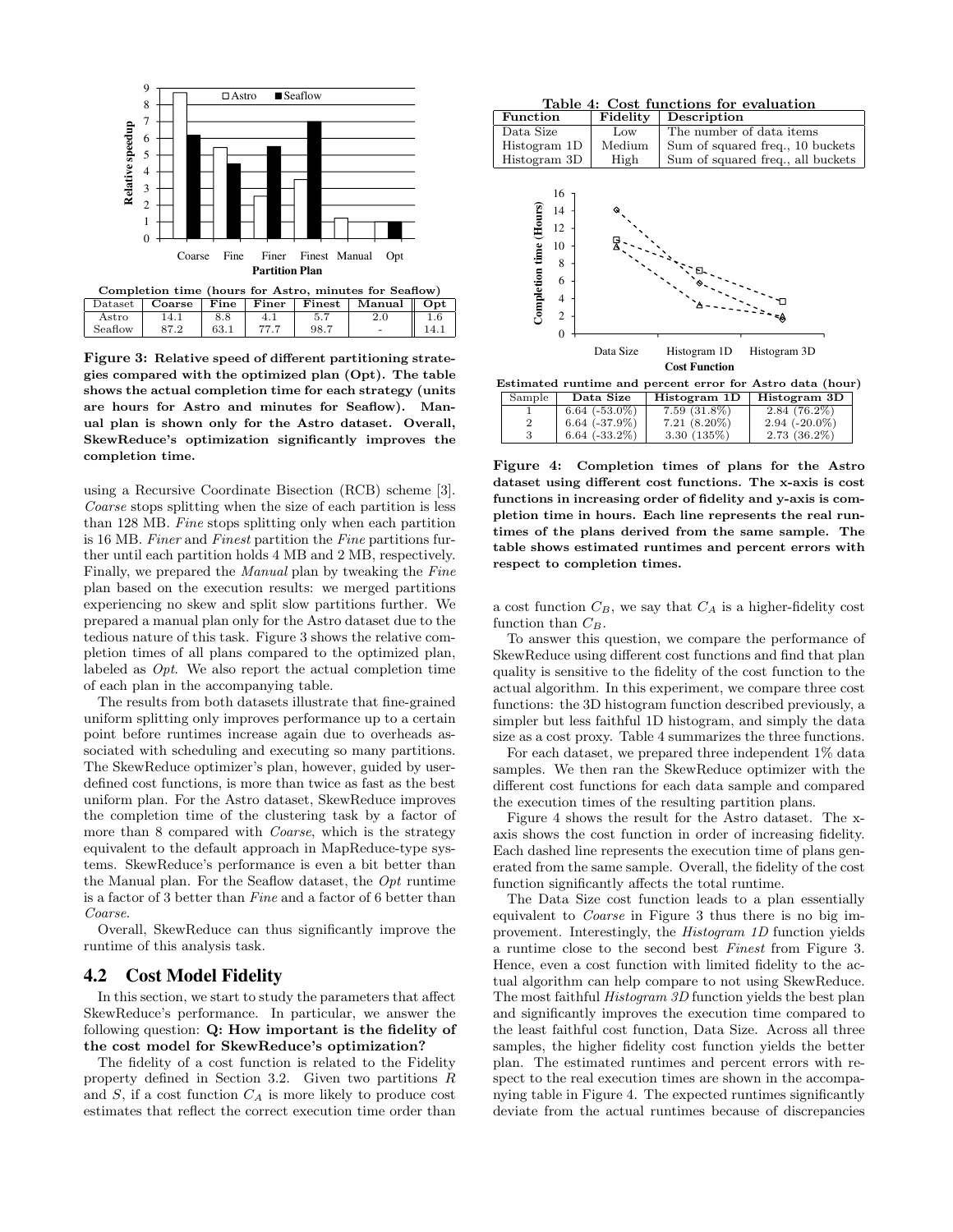

Estimated runtime and percent error for Seaflow data (minutes)

| Sample | Data Size            | Histogram 1D         | Histogram 3D    |  |
|--------|----------------------|----------------------|-----------------|--|
|        | $3.84$ ( $-77.5\%$ ) | $6.71$ ( $-48.8\%$ ) | $1.41(-85.3\%)$ |  |
| 2      | $3.84$ ( $-75.2\%$ ) | $6.71$ ( $-81.8\%$ ) | $1.41(-83.9\%)$ |  |
|        | $3.84$ (-79.2\%)     | $6.72$ ( $-79.9\%$ ) | $1.41(-85.5\%)$ |  |

Figure 5: Completion time of plans for Seaflow dataset using different cost functions. Note that the y-axis is in minutes. Each line represents the real runtimes of the plans derived from the same sample. The table shows estimated runtimes and percent errors with respect to completion times. Histogram 1D performs badly because it significantly overestimates the cost of a partition.

between the cost function and the real algorithm, as well as the sample and the real data.

Figure 5 shows the results of the same experiment on the Seaflow dataset. Here, the Histogram 1D cost function yields a worse plan than the Data Size cost function in two out of three cases, while Histogram 3D consistently produces the best plans.

The anomaly is due to characteristics of the Seaflow dataset. Unlike the Astro dataset, all domains of the Seaflow dataset are 16-bit unsigned integers with significant repetition (e.g., values near 0 along the x-axis in Figure 1). Histogram 1D tends to overestimate the cost of a partition compared with Histogram 3D because it approximates the cost using a fixed number of buckets (Table 4). With small domains and many repeated values in the dataset, the error becomes significant compromising fidelity and eventually affecting the optimization. While the resulting plans are worse than those produced by Data Size, the execution time is only half of the best uniform partitioning strategy (Fine) in Figure 3. Thus, a less faithful cost function may not produce a good plan consistently but still yields better results than a uniform strategy.

Finally, the Data Size cost function significantly improves the runtime compared with the Coarse and Fine plans from Figure 3, while it seems that the two should be equivalent. The difference is attributable to SkewReduce's ability to select the partitioning axis that yields the best splits.

In summary, a high fidelity cost function benefits SkewReduce's optimization and improves the runtime significantly. However, even approximate cost functions can yield better plans than ignoring computation costs and splitting only based on dataset sizes.

#### 4.3 Sample Size

In this section, we examine the effects of the sample size on SkewReduce's performance and answer the following question: Q: What sample sizes are required for SkewReduce to generate good plans?



Figure 6: Completion time for the Astro dataset with varying sample rates. Error bars show the minimum and maximum values obtained for each sampling rate.



Figure 7: Completion time for the Seaflow dataset with varying sample rates. Error bars show the minimum and maximum values obtained for each sampling rate.

SkewReduce's optimization is based solely on the sample, and an unrepresentative sample may affect the accuracy of the optimizer's cost estimates. To measure the effect on accuracy, we prepared three independent samples with varying sampling rates, then generated and executed an optimized plan using the best cost function, Histogram 3D.

Figures 6 and 7 show the results from the Astro and Seaflow datasets, respectively. In both figures, the optimizer's cost estimates improve as the sample size increases but the convergence is not smooth. Surprisingly, the estimated runtime of the Astro dataset does not fluctuate as much as that of the Seaflow dataset even at lower sampling rates. The reason is that the extreme density variations in the Astro dataset that drive the performance are still captured even in a small sample. In contrast, the Seaflow sample may or may not exhibit significant skew. We also find that a larger sample does not always guarantee a better plan. In Figure 7, the sampling rate of 10% does not yield a better plan than a 5% sampling rate. The conclusion is that the quality of optimization may vary subject to the representativeness of the sample. Interestingly, the runtime of this suboptimal plan is still a factor of 2 improvement compared to the plans based on uniform partitioning as shown in Figure 3.

## 4.4 SkewReduce Overhead

We finally study SkewReduce's overhead and answer the following question. Q: How long does SkewReduce's optimization take compared with the time to process the query?

Figure 8 shows the runtime of the prototype optimizer using the Data Size and the Histogram 3D cost functions for each dataset. At a 1% sampling rate, the optimization takes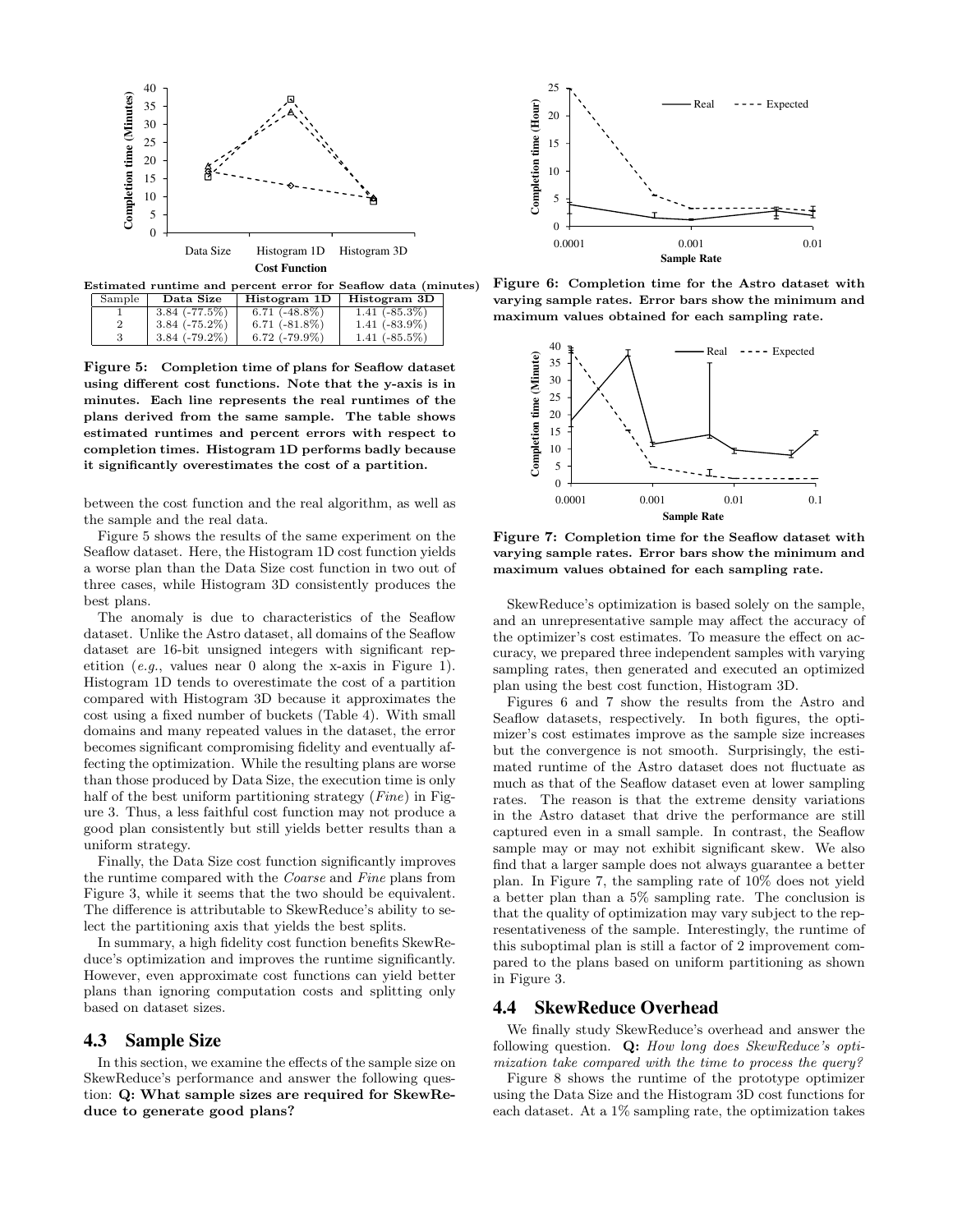

Figure 8: Optimization time with varying sample rates and cost functions. With a 0.01 sample rate, there are 590K samples for the Seaflow dataset and 9.1M samples for Astro.



Figure 9: Aggregate output data size produced at each level of an optimized partition plan for the Astro dataset. The x-axis is the level in the partition tree with level 10 representing the leaves. The y-axis is in log scale. Data and State together form the Feature object  $(F)$ . Data corresponds to boundary particles with cluster ids and State holds the cluster mappings found so far. Overall, a significant amount of data is set-aside and only a small amount of data is passed to merge.

18 seconds using 594K samples from the Seaflow dataset and 15 minutes using 9.1 M samples from the Astro dataset. Considering that the prototype is not parallelized and does not manage memory in any sophisticated way, the runtime is still a small fraction of the actual runtime of the algorithm for each dataset. With an efficient parallel implementation, the SkewReduce optimizer could potentially run with a more complex cost function or use multiple samples to produce a better plan.

#### 4.5 Data Volume between Operations

Lastly, we briefly consider the performance implications of SkewReduce's capability to set-aside some data during the process and merge steps. The amount of data transferred between stages is known to be a bottleneck of MapReduce [12]. In SkewReduce, however, this is more than a bottleneck because a flood of data between levels eventually exceeds the memory bounds of merge. In this section, we answer the following question. Q: Does SkewReduce feed too much data to merge? How much data is set aside?

In Figure 9, we analyze the total amount of data generated at each level of the partition tree during one execution of the clustering algorithm on the Astro dataset. Overall, a total of 13.7 GB of data was set aside by process, which corresponds to almost 99% of the input data. The total

data passed to all merge operators is only 2 GB and the top-level merge has received the most amount of data (39 MB), however, this is only one third of the 128 MB chunk size. Thus, through its API, SkewReduce guides application writers toward an efficient implementation of their feature extraction applications, setting aside significant amounts of data when possible, reducing traffic between operators, and helping to satisfy the per node memory requirement. We acknowledge that the amount of data that is set aside data will vary depending on the dataset and the application.

# 5. RELATED WORK

Effective handling of skew is an important problem in any parallel system because improper skew handling can counter all the benefits of parallel processing [10].

In parallel database research, four types of data skew have been identified by Wolf et al. [35], and extensively researched by many groups, especially, in the context of the Join operation  $[11, 18, 35, 36, 39, 38]$ . Shatdal *et al.* investigated skew problems in aggregation algorithms [30]. Recent adaptive query processing research also mostly focuses on relational operators [7]. SkewReduce approaches the same problem from a different angle. Instead of focusing on specialized implementations of an operator, SkewReduce requests that users provide cost models for their non-relational algorithms and it performs cost-based static partitioning optimization.

Scientific simulation communities have long studied load imbalance problems in parallel systems. Just as in parallel database systems, there exist many mature infrastructures to run parallel simulations in a scalable manner [8, 24, 27]. The primary technique for attacking skew is adaptively repartitioning (or regridding) the data by periodically monitoring the application runtime statistics or through explicit error measures of the parallel simulation [9]. The SkewReduce optimization resembles these programs, but uses sampling to optimize statically. Also, the partitioning is strictly guided by the user cost functions rather than errors in the simulation. Several cosmological simulations partition the workload based on gravitational potential and construct a tree to balance parallel spatial index lookup as well as computation [33]. SkewReduce shares the same spirit with those simulations but provides a generic, domainindependent framework to statically optimize the partition plan using user-defined cost functions and execute it in a shared-nothing cluster.

MapReduce and similar large scale data analysis platforms handle machine skew using speculative execution [6, 19, 15]. Speculative execution simply re-launches slow tasks on multiple different machines and takes the result of the first replica to complete. Speculative execution is effective in heterogeneous computing environments or when machines fail. However, it is not effective against data skew because rerunning the skewed data partition even on a faster machine can still yield a very high response time. Lin analyzed such impact of data skew of a MapReduce program [22]. Handling data skew in these systems is, in general, at a relatively early stage. Pig supports skewed join as proposed by DeWitt et al. [11] in its latest 0.5.0 release. To the best of our knowledge, this is the only effort to handle data skew problems in MapReduce-based systems. Qiu et al. implemented three applications for bioinformatics using cloud technologies and reported their experience and measurement results [29]. Although they also found skew problems in two